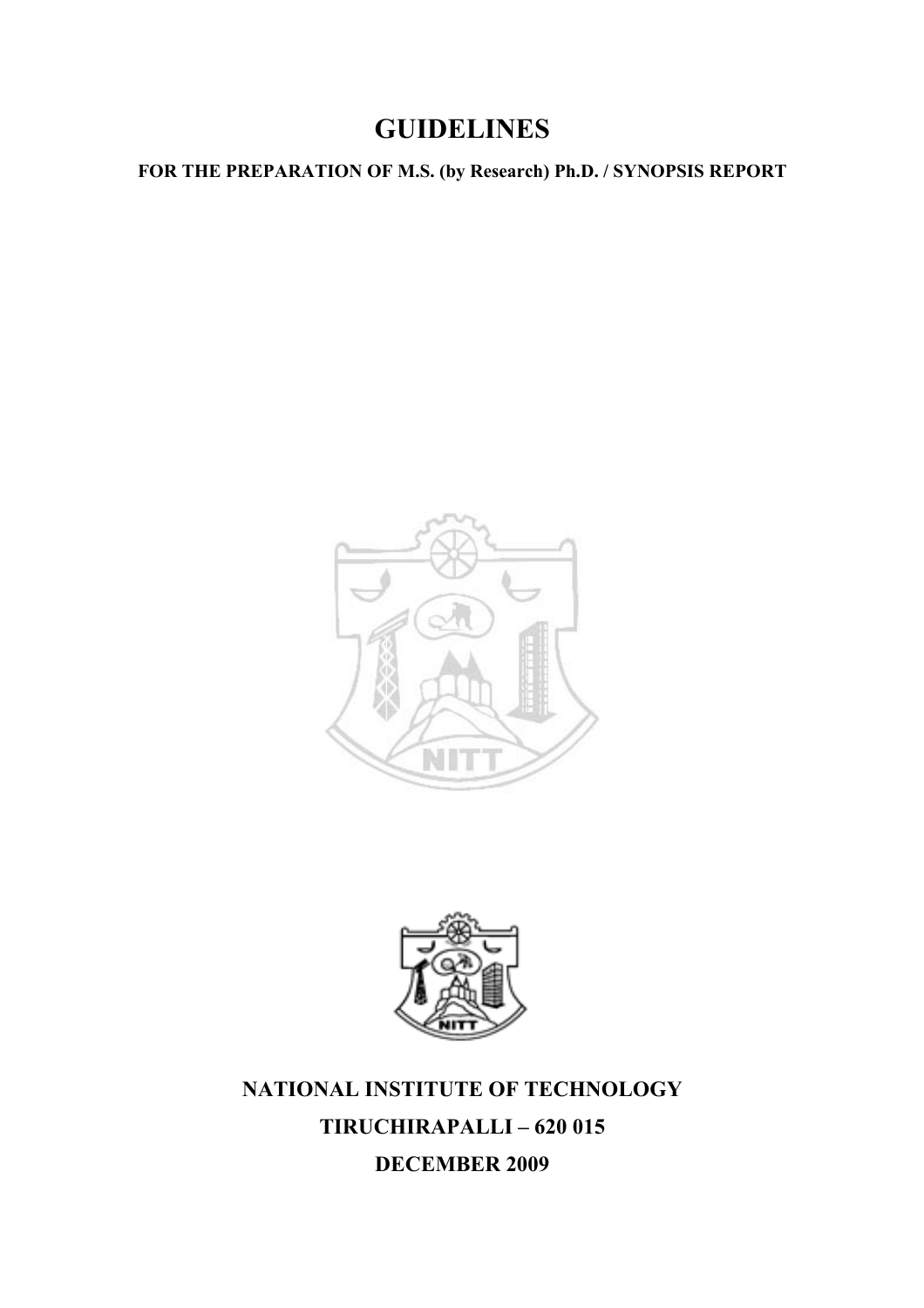# **SYNOPSIS**

# **THE ARRANGEMENT OF PARTS OF THE SYNOPSIS OF A Ph.D. / M.S. Synopsis**

- 1. **Cover Page :** A Sample sheet is enclosed (Annexure 1)
- 2. **Title :** Should be as short as possible and accurate
- 3. **Introduction:** Outline briefly the technological / engineering / scientific / Socio economic relevance or significance of the research work is being reported.
- 4. **Motivation:** Trace to the pint, the developments in the area, to emphasize the current status and importance of the research problem identified.
- 5. **Objective(s) and Scope:** State clearly the questions for which answers are sought through this research. Define the conceptual, analytical, experimental and / or methodological boundaries within the exercise has been carried out.
- 6. **Description of the research work :** Give brief, but sufficient, details regarding
	- a. The research problems
	- b. Solution methodologies, and
	- c. Interpretation of the results / output
- 7. **Conclusions / Limitations :** Highlight major (and not all) Conclusions / Limitations
- 8. **References:** List them according to the given format. All these must have been referred to in the text of the synopsis. (Annexure 2)
- 9. **Tables and figures:** All these must be captioned, serially numbered and referred to in the text.
- 10. **Proposed content of the Thesis:** Include only chapter and section titles. (Annexure 3)
- 11. List of publications based on the research work.
- 12. The style of presentation (fonts, chapter No., margins, section and sub section no.,, equation number, figures, tables, etc.) must be same as in the thesis.
- 13. The synopsis must be presented within a maximum of **20** pages (10 sheets back to back), excluding the cover page.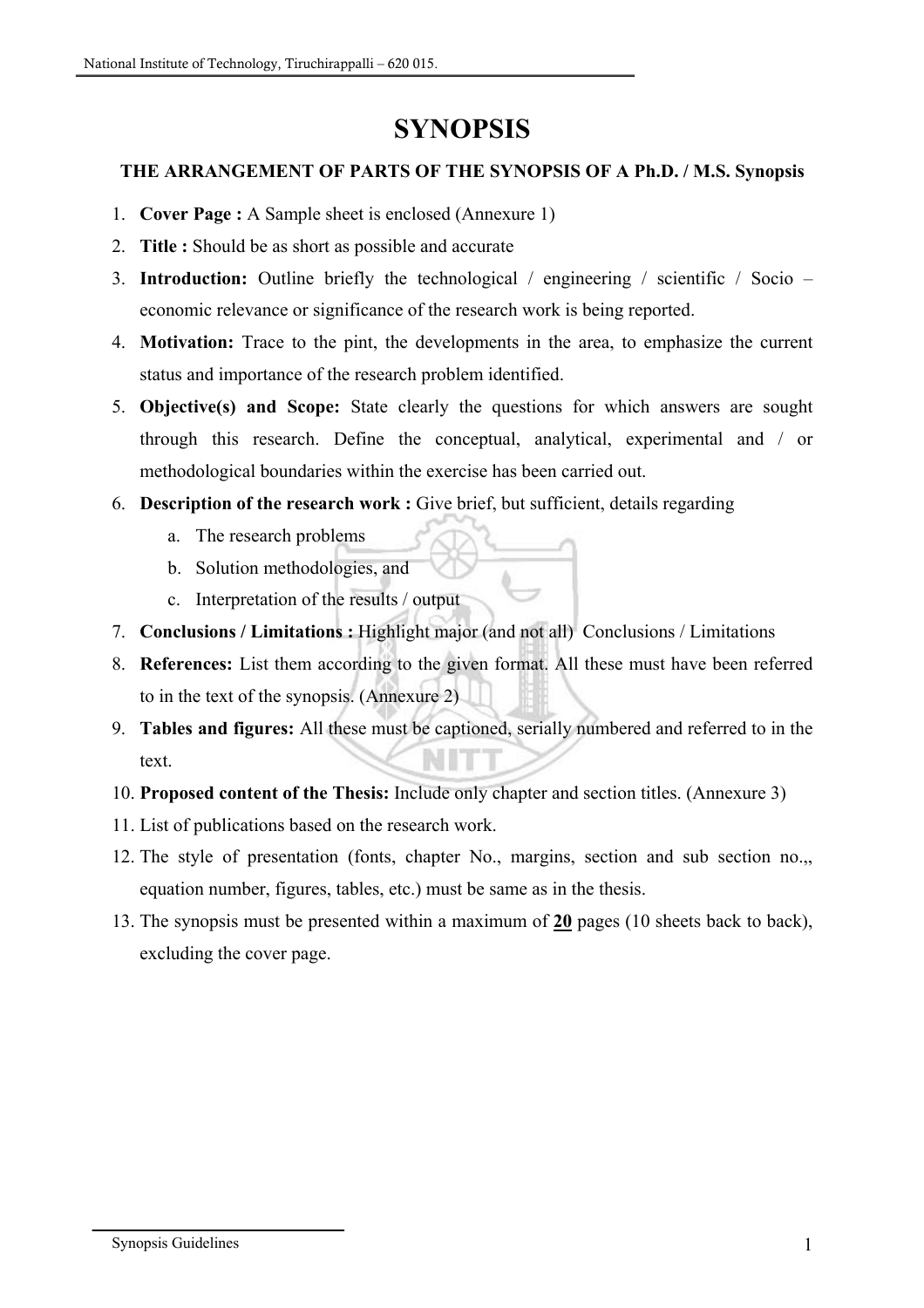# **GUIDELINES FOR THE PREPARATION OF SYNOPSIS**

### **1. TITLE PAGE**

The title of the synopsis should be as concise as possible. It must occur consistently in every respect, including punctuation, capitalization, and hyphenation, on the abstract and approval forms. On the title page, the identical title must appear in all capital letters with each line centered on the page. The month in which the synopsis is submitted, e.g., May, August, or January is to be printed at the bottom of the page. The title page is not numbered, but it is counted.

### **2. PAGE DIMENSIONS AND MARGIN**

The synopsis should be prepared on good quality white paper preferably not lower than 80 gsm. Standard A4 size (210 mm X 297 mm) paper should be used for preparing the copies. The final synopsis should have the following page margins:

Top edge  $: 1$  inch (25 mm)

Left side :  $1\frac{1}{2}$  inch (38 mm)

Bottom edge : 1 inch (25 mm)

Right side : 1 inch  $(25 \text{ mm})$ 

# **3. TYPE-SETTING, TEXT PROCESSING AND PRINTING**

The text shall be printed employing Laserjet or Inkjet printer, the text having been processed using a standard text processor. The standard font shall be Times New Roman of 12 pts with 1.5 line spacing. **The text must be 1.5 lines spaced and printed on back to back of each page.** 

#### **Text**

The text must be divided into a logical scheme that is followed consistently throughout the document. The larger divisions and more important minor divisions are indicated by suitable, consistent headings. Chapter organization as practiced by the discipline should be followed. Specific requirements for text presentation follow.

# **1. Headings and Subheadings**

The scholar may use headings and subheadings to subdivide chapters or sections, but a consistent sequence of headings as identified in the style guide selected must be followed. Once the sequence is chosen, it must be followed consistently throughout the synopsis.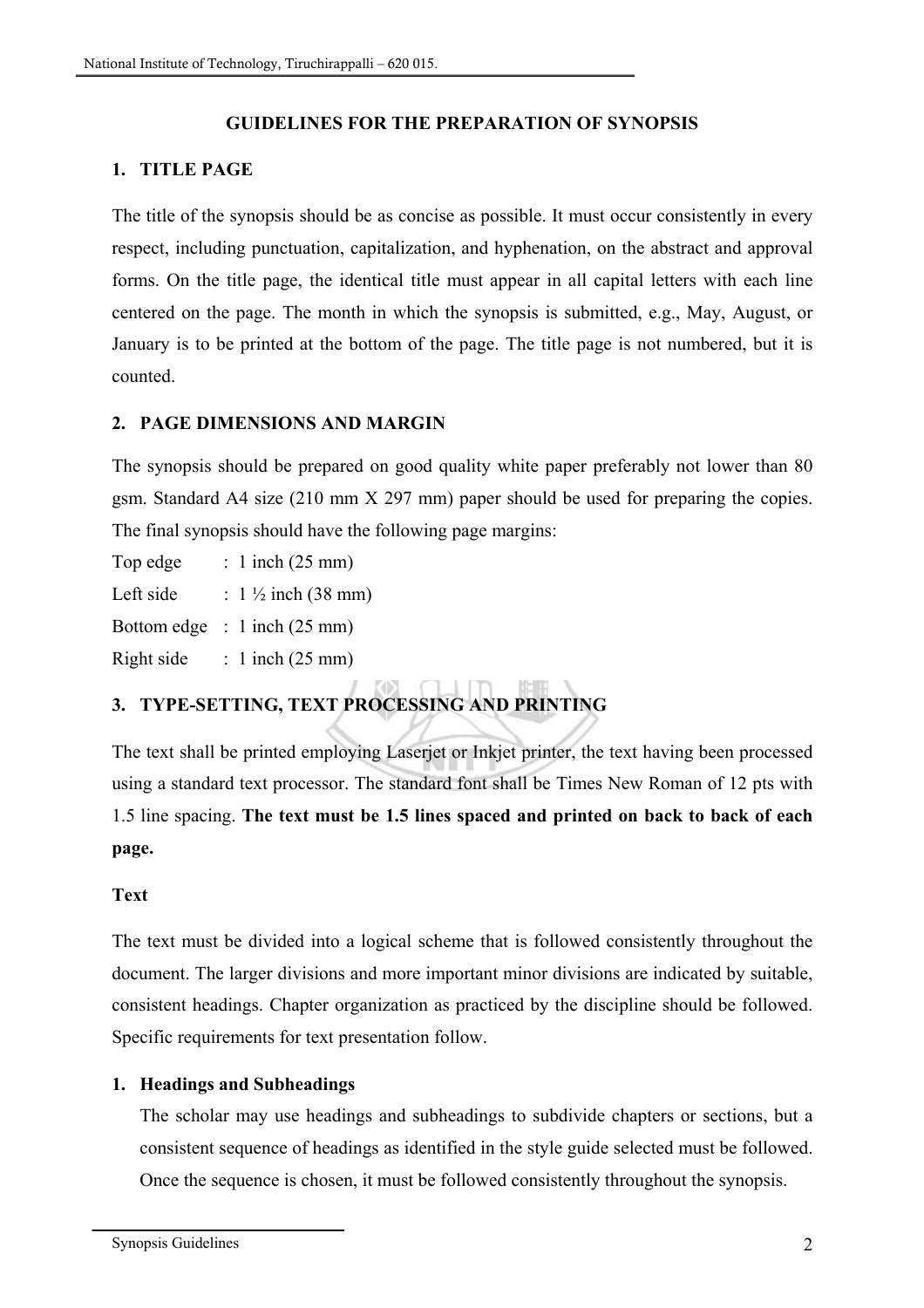Sections and sub-sections can be numbered using decimal points, e.g., 1.2, 1.2.1. Use only Arabic Numerals with decimals. Section numbering should be left justified using large bold print. Sub section numbering should be left justified using large bold print.

- **2. Introduction** shall justify and highlight the problem poser and define the topic and the aim and scope of the work presented in the synopsis. It may also highlight the significant contributions from the investigation.
- **3. Review of Literature** shall present a critical appraisal of the previous work published in the literature pertaining to the topic of the investigation. The extent and emphasis of the **Literature** shall depend on the nature of the investigation.

### **For Example,**

Several researchers attempted to develop mathematical models to simulate the activated sludge process. Some of these models simulate the organic removal mechanisms in wastewater treatment field, which were included in Jorgensen and Gromiec (1985), Henze (1986), Henze et al. (1987a), Tang et al. (1987), and Van Niekerk et al. (1988). The oxygen transfer mechanism has an important place in the activated sludge process. An estimation technique for the oxygen transfer capacity is investigated by Stenstrom et al. (1989).

# **4. Tables, Figures and equations Format**

The term "table" refers to a columnar arrangement of information, often data sets, organized to save space and convey relationships at a glance. The term "figure" refers to graphs, drawings, diagrams, charts, maps, or photographs. All such details should be inserted in the text near where they are first mentioned. A table or figure may appear on the same page as the text that refers to it or on a separate page. Each figure or table must be numbered and have a caption. Captions are placed below figures and pictures and above tables. Captions may be single-or double-spaced. As far as possible tables and figures should be presented in portrait style. Small size table and figures (less than half of writing area of a page) should be incorporated within the text, while larger ones may be presented in separate pages. Table and figures shall be numbered. For example, **Figure 1**  or *Fig.1 Table* number and title will be placed above the table while the figure number and caption will be located below the figure. Reference for Table and Figures reproduced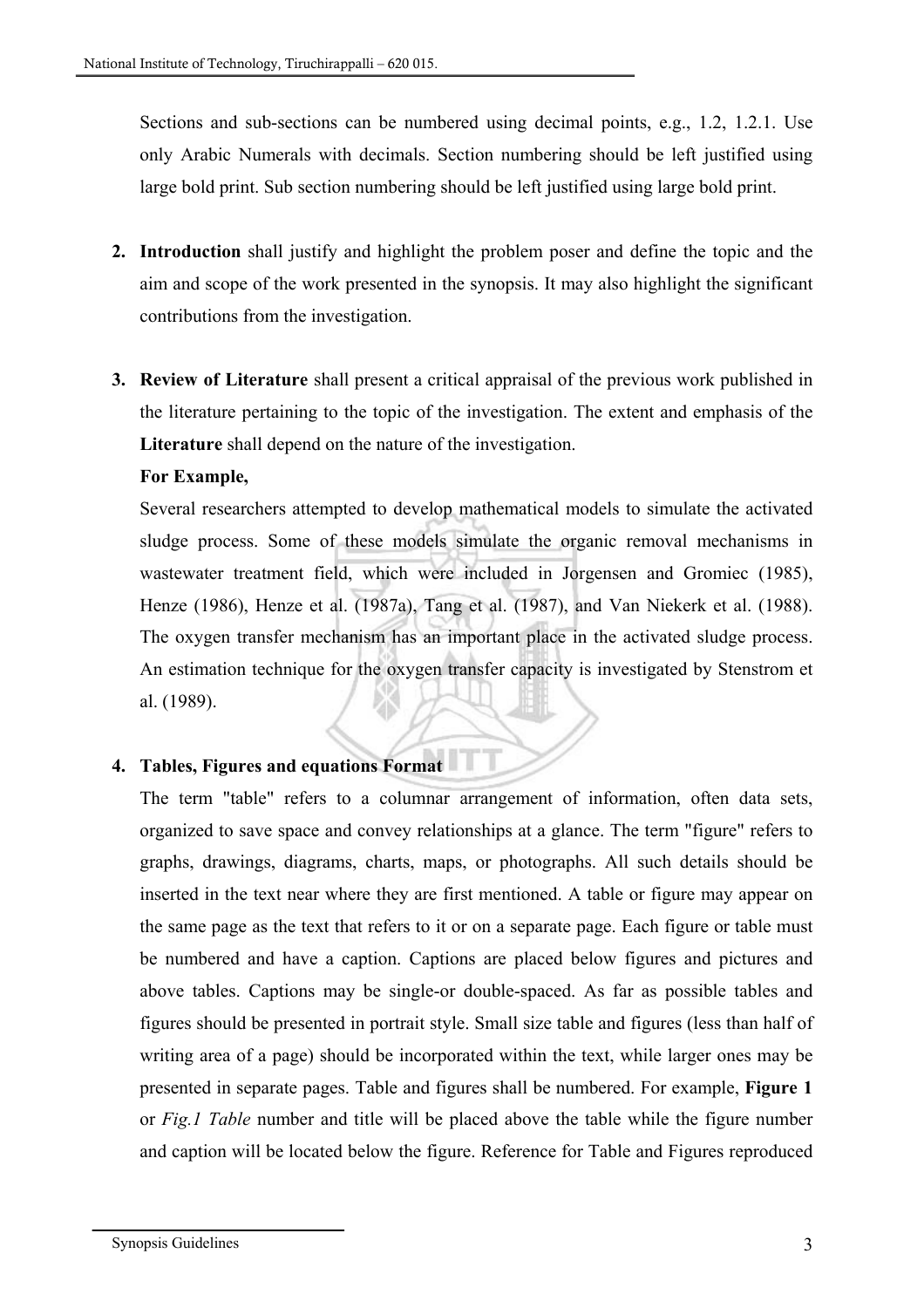from elsewhere shall be cited in the last and separate line in the table and figure caption, e.g. (after McGregor [12]).

All the equations should be typed in equation editor and should be properly numbered For Example,



**Fig. 1. Pseudo Second order plot for Copper and Lead on RRH and RHA** 

|  |  |  |  | <b>Table 1. Desorption Study</b> |
|--|--|--|--|----------------------------------|
|--|--|--|--|----------------------------------|

| Cycle | Metal/<br><b>Adsorbent</b> | Copper     |            | Lead       |            |
|-------|----------------------------|------------|------------|------------|------------|
|       |                            | <b>RRH</b> | <b>RHA</b> | <b>RRH</b> | <b>RHA</b> |
|       | Adsorption                 | 73%        | 97.5%      | 81%        | 98%        |
|       | Desorption                 | 99%        | 99.5%      | 98.5%      | 99%        |
|       | Adsorption                 | 40%        | 30%        | 80%        | 38%        |
|       | Desorption                 | 99%        | 99%        | 98%        | 99%        |

**5. Results and Discussions:** This shall form the penultimate the synopsis and shall include a thorough evaluation of the investigation carried out and bring out the contributions from

Synopsis Guidelines 4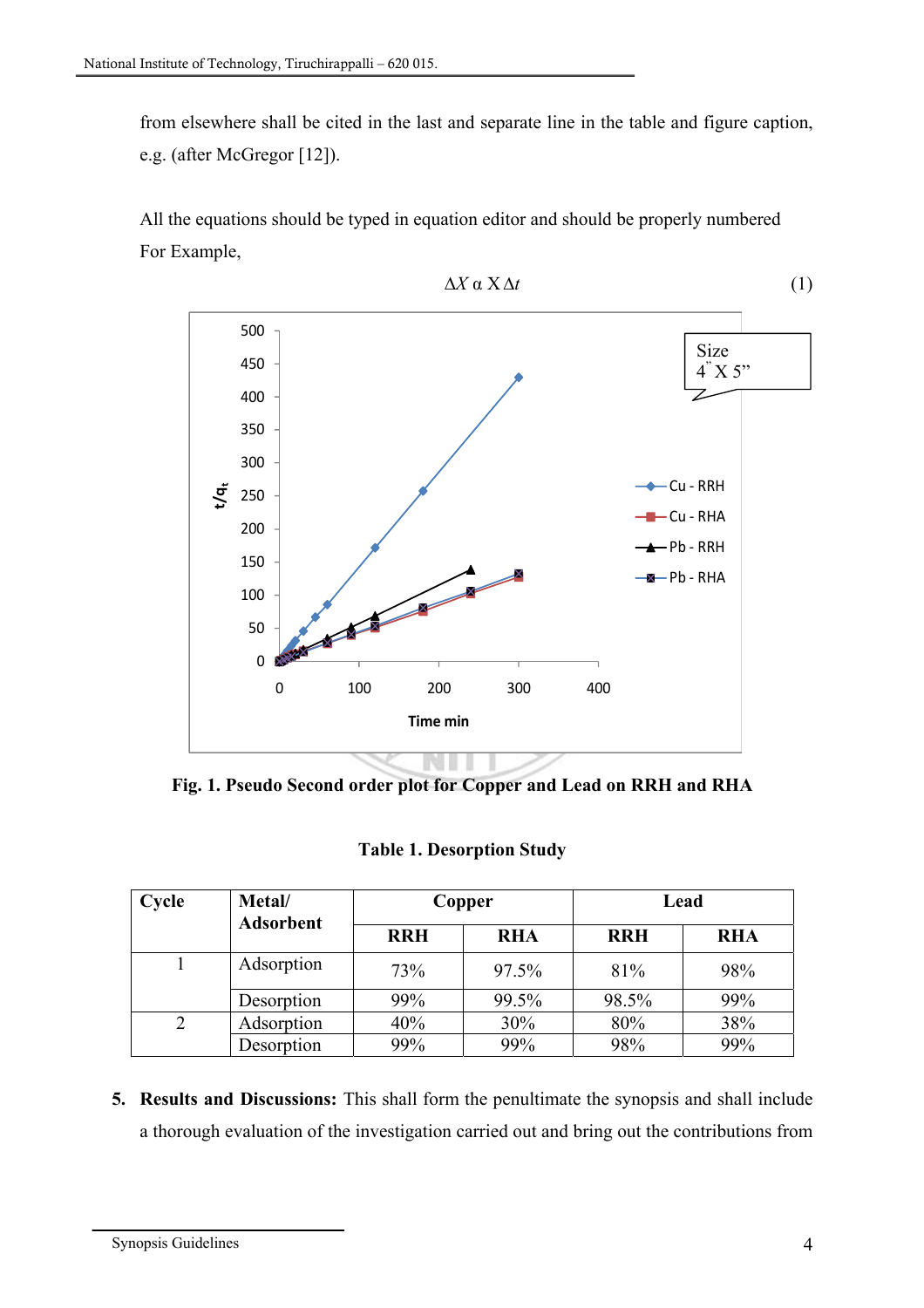the study. The discussion shall logically lead to inferences and conclusions as well as scope for possible further future work.

**6. Summary and Conclusions:** A brief report of the work carried out shall form the first part of the **Summary and Conclusions**. Conclusions derived from the logical analysis presented in the Results and Discussions shall be presented and clearly enumerated, each point stated separately. Scope for future work should be stated lucidly in the last part of the **Summary and Conclusions.** 

#### **7. Pagination**

Lower-case Roman numerals are used to number all pages preceding the text. Beginning with the first page of the text, all pages are to be numbered with Arabic numerals consecutively throughout the synopsis document, including the list of references. The Arabic numerals must be positioned at the bottom of the page, centered between the margins. Page headers or running heads may not be used in the synopsis.

#### **8. Binding**

The synopsis shall be soft cover bound in leather or rexin with the black edge soft binding

#### **9. Front Covers**

The front cover shall contain the following details:

- Full title of synopsis in 14 point's size font properly centered and positioned at the top.
- Full name of the candidate in 14 point's size font properly centered at the middle of the page.
- A 1.25 inch X 1.25 inch size of the Institute emblem followed by the name of the Department, name of the Institute and the month and year of submission, each in a separate line and properly centered and located at the bottom of the page.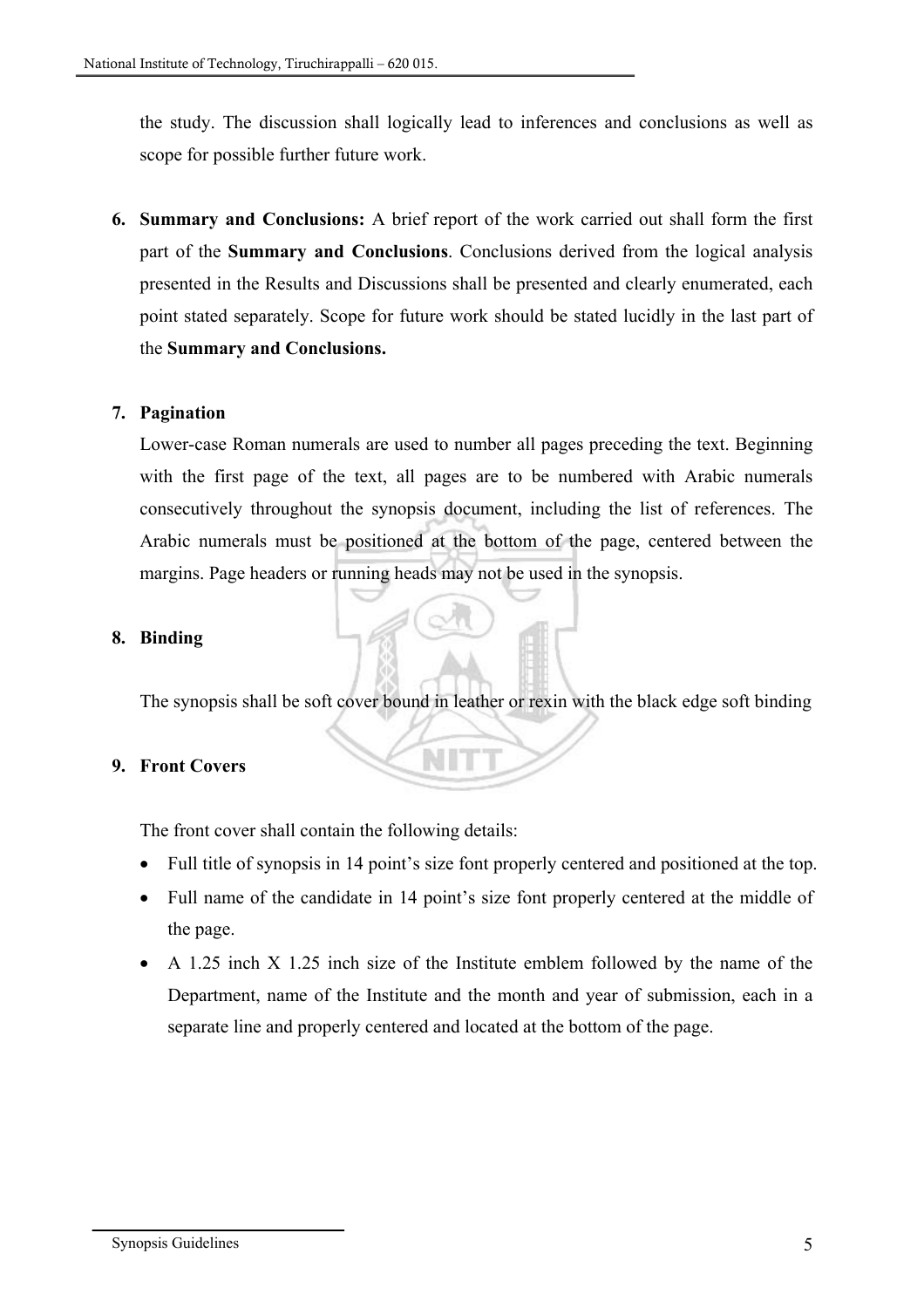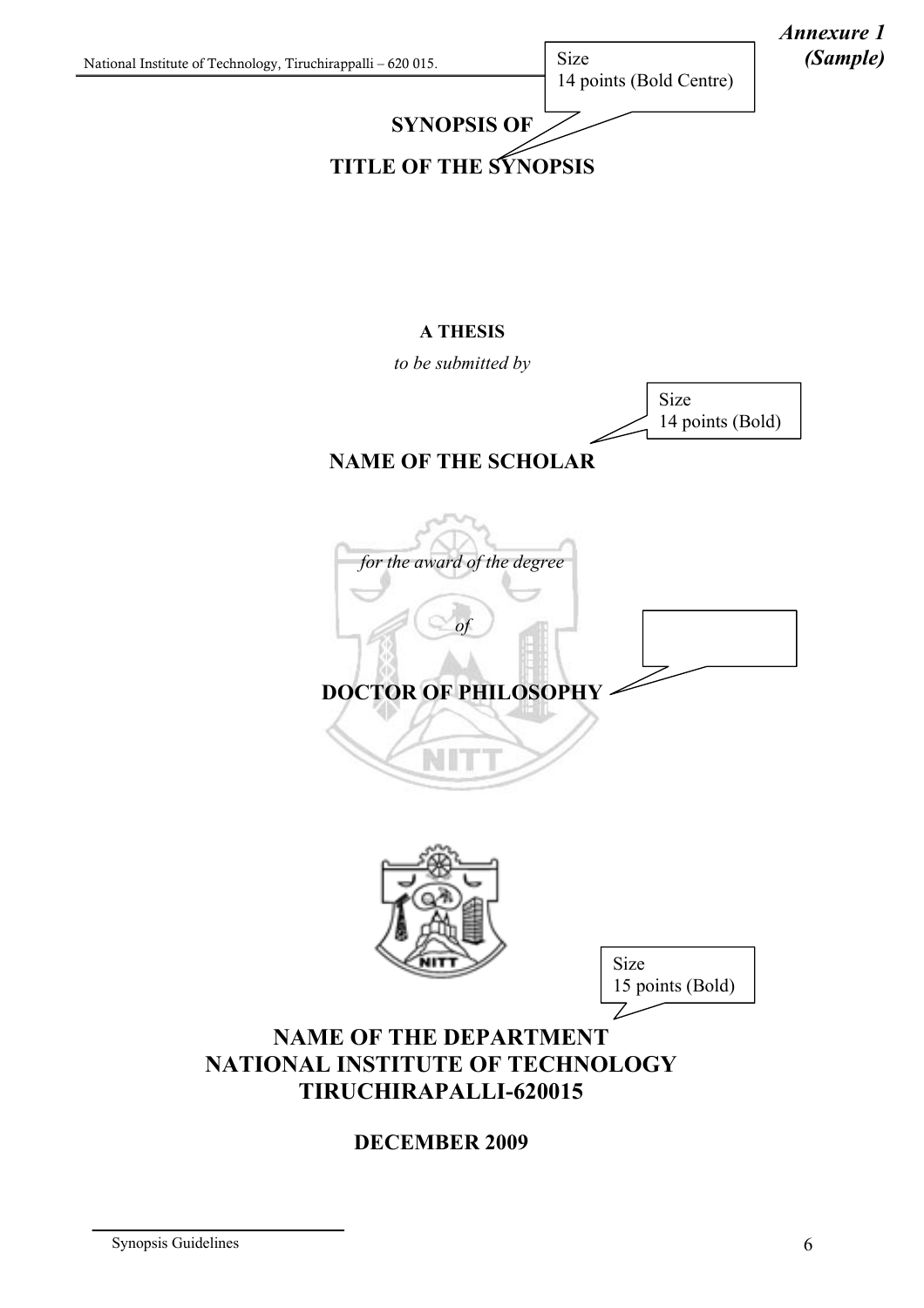#### **References**

#### **1. For papers by Single Author,**

**Bruce Rittmann, E.** (1996) How input biomass affects sludge age and process stability. *ASCE: Jour.Env.Engg,* **122**, 4-8.

#### **2. For papers by Two Authors,**

**Bliss, P. J. and D. Barnas** (1986) Modeling Nitrification in Plant Scale Activated Sludge. *Water Science and Technology*, **18**,139-148.

#### **3. For papers by more than two Author,**

**Capodaglio, A.G., H.V. Jones, V. Novotny and X. Feng** (1991) Sludge bulking analysis and forecasting: application of system identification and artificial neural computing technologies. *Water Res.,* **25**, 1217–24.

#### **4. For books**

**APHA, AWWA and WPCF** *Standard methods for the examination of water and wastewater*, 17<sup>th</sup> Edition, Washington, D.C.: American Public Health Association, 1989.

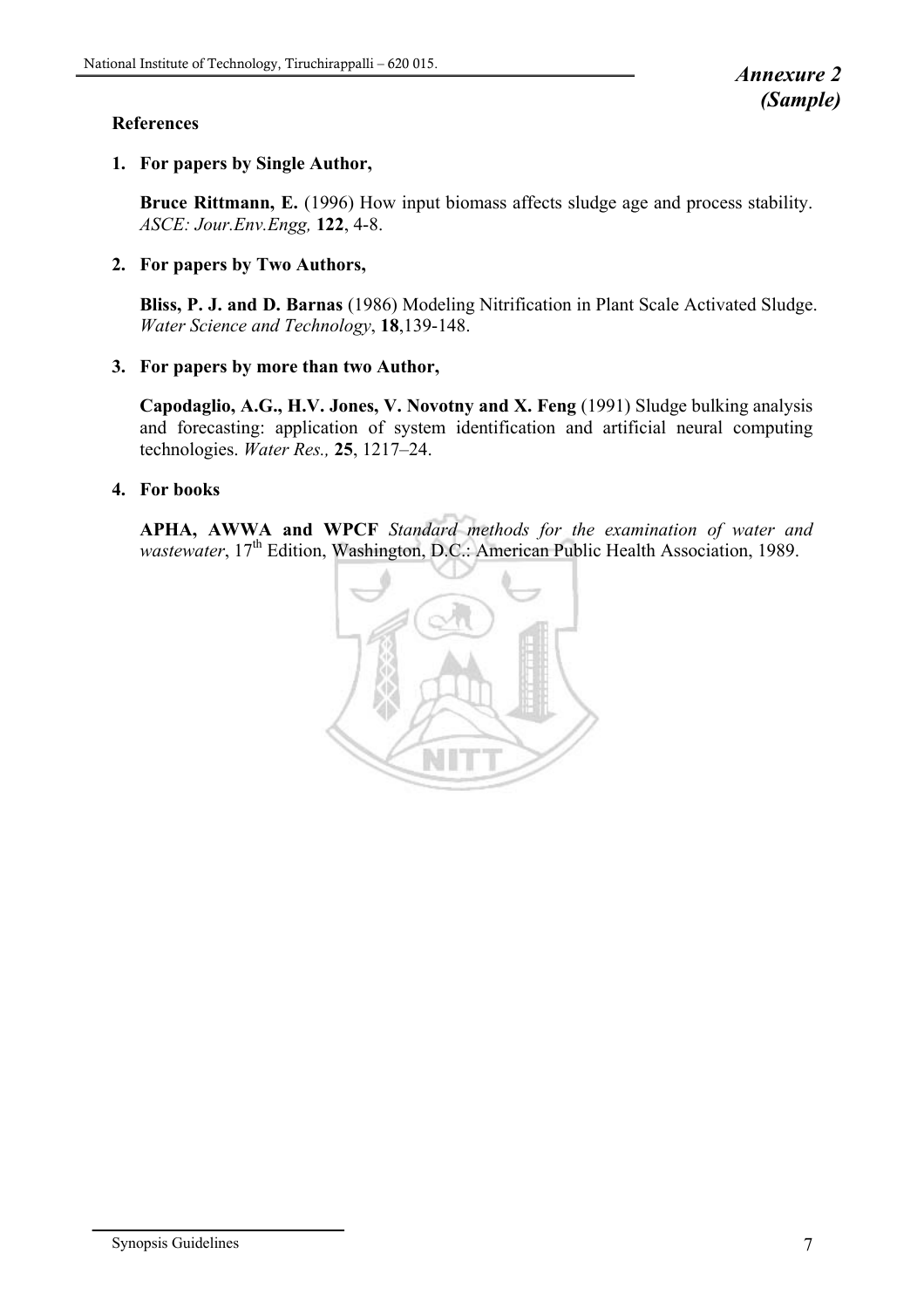# **PROPOSED CONTENTS OF THE THESIS**

#### **CHAPTER 1 INTRODUCTION**

- 1.1 General
- 1.2 Objectives

#### **CHAPTER 2 LITERATURE REVIEW**

- 2.1 Membrane
- 2.2 Membrane Separation Technology
- 2.3 Types of Membranes
- 2.4 Membrane Separation Process
- 2.5 Liquid Emulsion Membrane
- 2.6 Types of Extraction Mechanism

# **CHAPTER 3 METHODOLOGY**

- 3.1 Materials
- 3.1.1 Span 80
- $3.1.2$  n- Hexane
- 3.1.3 Sodium hydroxide
- 3.2.1 Emulsion preparation

3.2 Experimental Procedure

- 3.2.2 Extraction process
- 3.3 Operating Conditions

### **CHAPTER 4 RESULTS AND DISCUSSION**

N

- 4.1 General
- 4.2 Effect of Span 80
- 4.3 Effect of NaOH Concentration
- 4.4 Effect of n-Hexane
- 4.5 Effect of Stirring Speed During Extraction
- 4.6 Effect of Feed Concentration

Synopsis Guidelines 8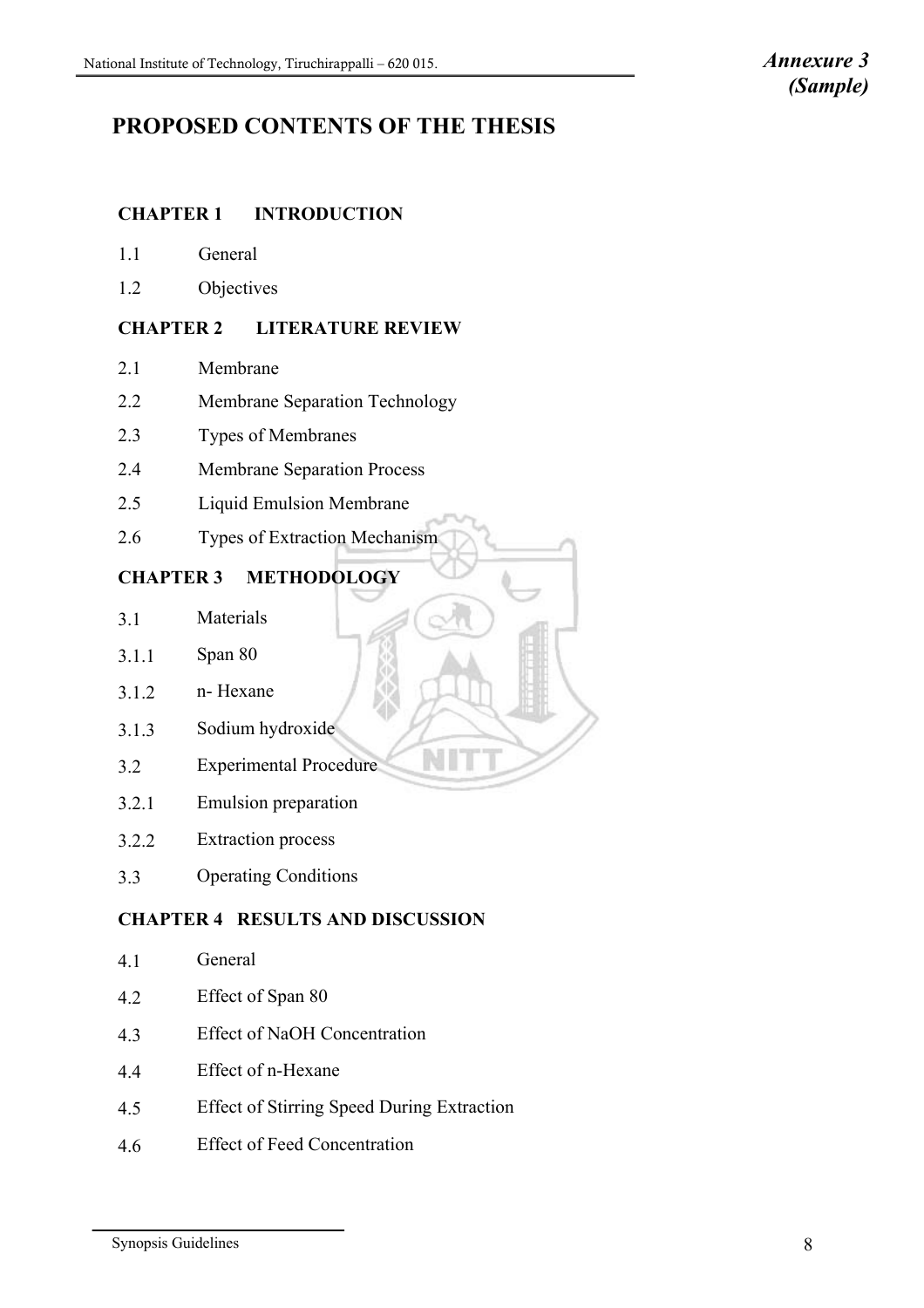# **CHAPTER 5 SUMMARY AND CONCLUSION**

- 5.1 Summary
- 5.2 Conclusions
- 5.3 Scope for Future Work

**REFERENCES**

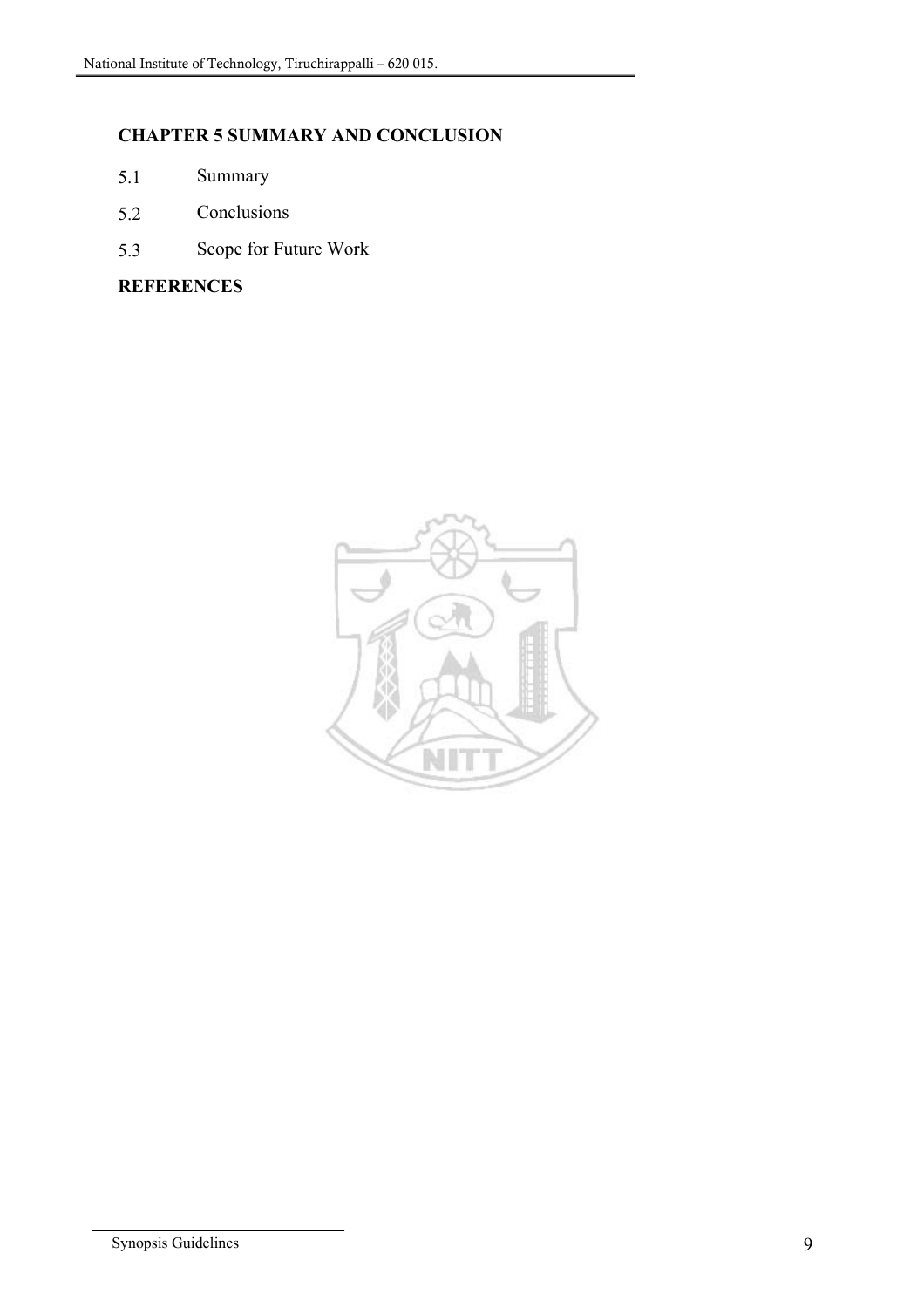# **LIST OF PAPERS SUBMITTED ON THE BASIS OF THE THESIS**

The papers based on the research work reported in the synopsis could be listed under the broad headings "Journals" and "Conferences" indicating their current status (published / accepted) within parenthesis at the end of each section.

# *I REFEREED JOURNALS*

- 1. **Chen, J.** and **M.B. Beck** (1993) Modeling control and offline estimation of Activated sludge bulking. *Water Sci. Technology*, **28**, 249-256.
- 2. **Anderson, J. S., H. Kim, T. J. Mc Avoy and O. J. Hao** Control of an Alternating Aerobic-anoxic Activated Sludge System-I; Development of a Linearization-based Modeling Approach. *Control Engineering Practice (Accepted)*.

#### **II PRESENTATIONS IN CONFERENCES**

1. **Rosen, C.** and **J.A. Lennox** (2001) Multivariate and multiscale monitoring of wastewater treatment operation. International Conference on Software Engineering, Cape Town, South Africa, May, 2008.

**Note: publications in any unrefereed journals, magazines, volumes etc. should not be listed)**